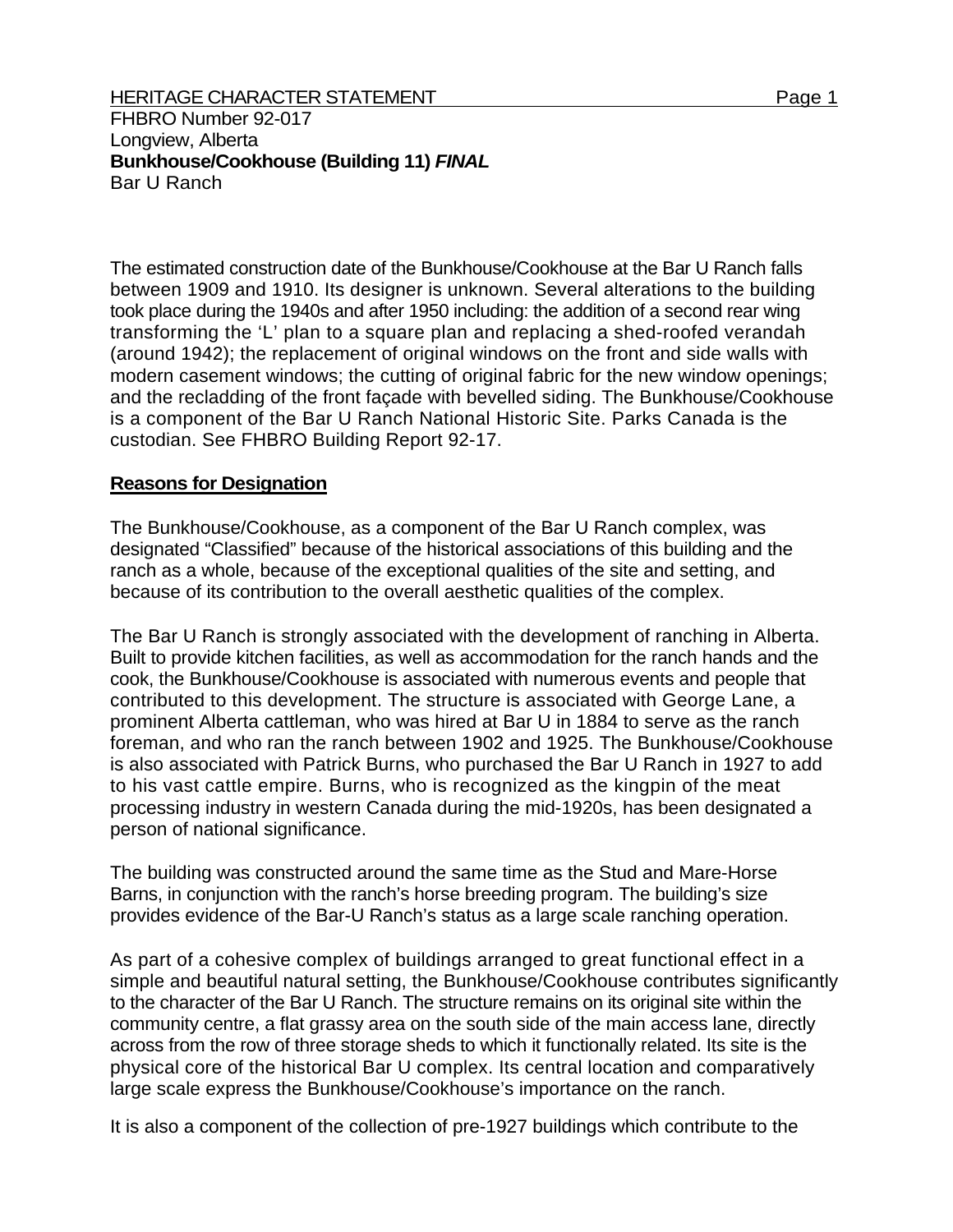FHBRO Number 92-017 Longview, Alberta **Bunkhouse/Cookhouse (Building 11)** *FINAL*  Bar U Ranch

landmark value of the complex as one of the region's most important early ranch sites. This landmark value is reinforced by the designation of the complex as a National Historic Site.

A major structure on the site, the Bunkhouse/Cookhouse building is the product of a simple, function-oriented design and yet has a strong aesthetic impact due to its scale, massing and patina. Like other buildings from the second wave of development at the ranch, the Bunkhouse/Cookhouse reflects the gradual shift from log building tradition using native material, to a reliance on external sources for form, structural design and building materials.

## **Character Defining Elements**

The heritage character of the Bunkhouse/Cookhouse resides in its form, massing, scale, design, construction materials, remaining original exterior finish, interior hardware and features, and setting.

The Bunkhouse/Cookhouse has unusual massing in comparison with the majority of the buildings on the site, consisting of a gable-roofed, two-storey main section oriented parallel to the access lane, with a large one-storey shed-roofed rear extension running the full width of the building. This rear portion was originally half the width of the building; the enlargement replaced an original verandah. The two sections of the rear extension share a common roof-line and appear as one continuous structure across the back façade. The overall impression of the massing is a modified "saltbox" form. Chimneys and a rear dormer are important roof elements. The footprint and the roofline of the building should be respected in any intervention.

The Bunkhouse/Cookhouse's construction materials and finishes contribute to the visual cohesiveness within the site. All exterior walls, excluding the front façade, are clad with cove siding similar to the siding used on the Stud-Horse Barn. The original colour scheme of the Bunkhouse/Cookhouse (barn red walls and white trim) keeps with tradition across the Prairies. The roof's milled shingles also match other buildings on the site. All of these features contribute to the building's heritage character and should be protected in any future modifications or maintenance work.

Several alterations detract from the original character of the building and from its visual cohesiveness within the site, including the replacement of original windows on the front and side walls with casement windows, and the re-sheathing of the front wall with bevelled siding. When work is required for these components, the heritage character of the building and of the ranch would be enhanced by returning to the early design and materials.